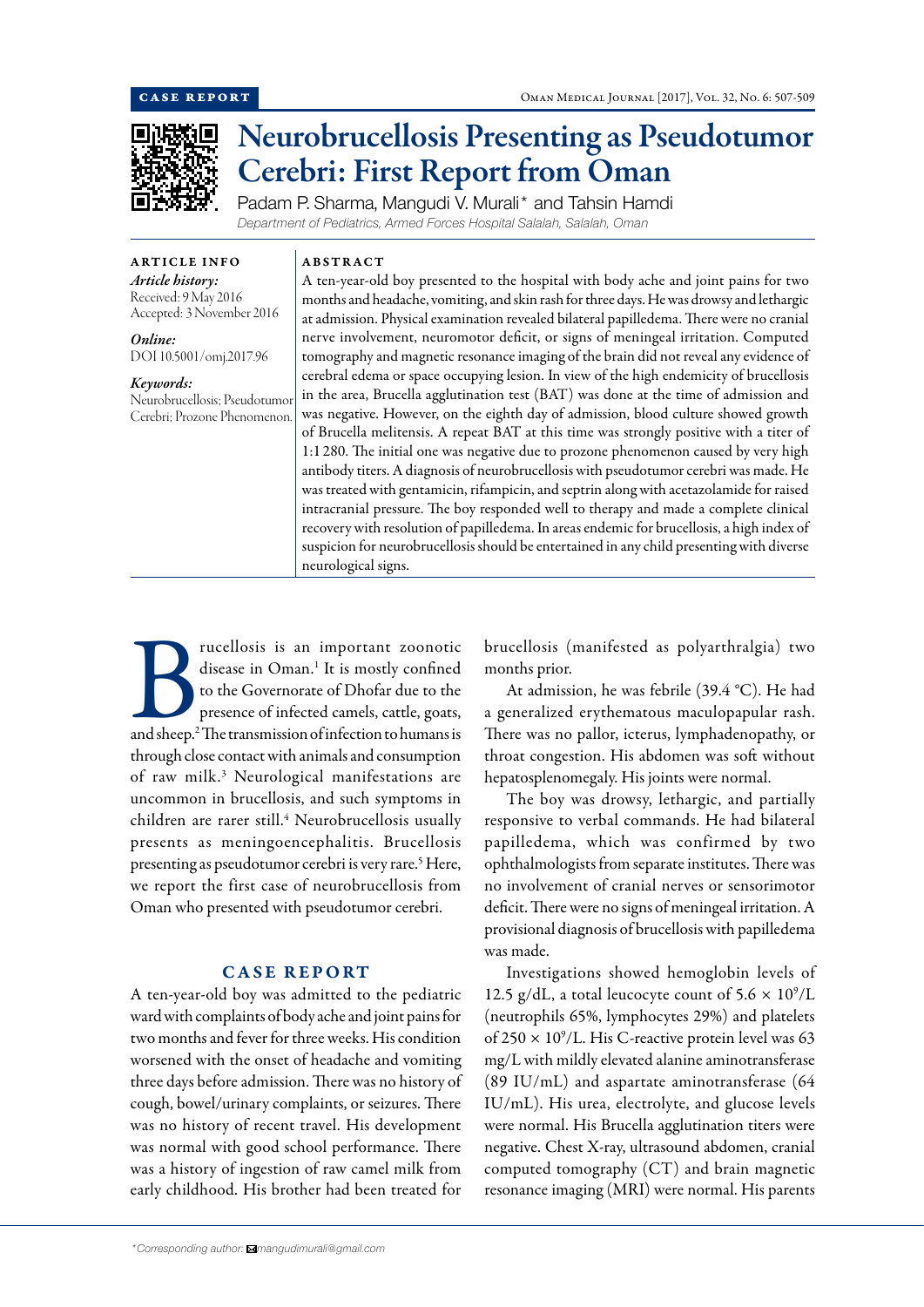refused lumbar puncture for cerebrospinal fluid (CSF) examination.

A differential diagnosis of autoimmune disease, prolonged viral illness or intracranial infection was entertained. Investigations were negative for antinuclear antibodies and rheumatoid factor. Tests for Monospot, Widal, cytomegalovirus, and Epstein-Barr virus were all negative. Treatment was initiated with ceftriaxone, acetazolamide, and supportive care.

On the eighth day of admission, blood culture showed pure growth of Brucella melitensis. A repeat Brucella agglutination was strongly positive with 2-mercaptoethanol (ME) titer > 1:1 280. A final diagnosis of neurobrucellosis with pseudotumor cerebri was established.

The patient was treated as per Saudi Paediatric Infectious Diseases Society (SPIDS) protocol with gentamicin (6 mg/kg/day intravenous infusion once daily) for two weeks and oral doxycycline (100 mg twice daily), rifampicin (15 mg/kg/day in two divided doses), and trimethoprim-sulfamethoxazole (10 mg/kg/day in two divided doses) for six months.6 Acetazolamide was administered for the first six weeks. The patient steadily improved and was discharged after 33 days of hospital stay with full neurological recovery. The papilledema resolved completely in two months. On follow-up, the boy was doing well and attending school. Repeat Brucella agglutination titer at three months fell to 1:160 and turned negative after nine months.

# DISCUSSION

In Oman, brucellosis is mostly confined to the Governorate of Dhofar, where the incidence has been reported as 6.8 per 10000 persons.<sup>1</sup> Presentation with neurological manifestations in brucellosis is rare. A study of 375 cases of brucellosis in children from Dhofar, failed to show a single case.<sup>3</sup> Other studies have found the incidence of neurobrucellosis amongst children infected with Brucella to be  $0.8\%$ .<sup>7,8</sup> Yetkin et al,<sup>9</sup> reported that patients with neurobrucellosis had a higher incidence of headache (70%) and nausea/vomiting (30%) compared to those without neurobrucellosis (31% and 11%, respectively). Generalized maculopapular rash was another unusual clinical sign observed in our patient. Dermatological manifestations in brucellosis are rare and reported in less than 5% of cases.10

A review of 187 cases of neurobrucellosis contained in 35 publications revealed that most presented with meningeal irritation (37%), with the remaining having cranial nerve involvement, radiculoneuropathy, stroke, central nervous system abscess, and paraplegia/hemiplegia.11 Presentation of neurobrucellosis with raised intracranial pressure in children and adolescents is uncommon.<sup>12</sup> Yilmaz et al,<sup>8</sup> and Sinopidis et al,<sup>13</sup> both reported cases of children with headaches, vomiting, diplopia, and papilledema. Similarly, Akhondian et al,<sup>14</sup> reported an 11-year-old girl from Iran presenting with pseudotumor cerebri and recurrent transient ischemic attacks due to neurobrucellosis. Single cases of children presenting with pseudotumor cerebri due to neurobrucellosis have also been reported by Emadoleslamia<sup>15</sup> and Panagariya.16

The presence of neurological features in blood culture positive brucellosis is enough to diagnose neurobrucellosis and evaluation of CSF is not mandatory.17 In a large study conducted by Guven et al,<sup>17</sup> it was reported that CSF culture was positive in only 15% cases and approximately half (58%) had leucocytosis and raised protein in the CSF. The same study also found that only 27% of patients diagnosed with neurobrucellosis had findings consistent with the diagnosis in cranial MRI and/or CT. Pseudotumor cerebri was confirmed in our patient by the presence of papilledema with normal ventricular size in cranial MRI.

Brucella agglutination test was negative at the time of presentation. It turned strongly positive when performed at a higher dilution a week later. This is due to the prozone phenomenon, where the high level of antibodies prevents agglutination of the antigen by acting as blocking antibodies resulting in a false-negative test.

We used the protocol endorsed by the SPIDS for treating neurobrucellosis.<sup>6</sup> Our patient received gentamicin for the first two weeks along with doxycycline, rifampicin, and trimethoprimsulfamethoxazole for six months. For children below the age of eight, the protocol recommends that doxycycline be replaced by ciprofloxacin.

The prognosis in neurobrucellosis is generally good if appropriate treatment is started early. Mortality rates have been reported between 0–27% in neurobrucellosis.18,19 Sequelae occur mostly in cases where therapy had been delayed.